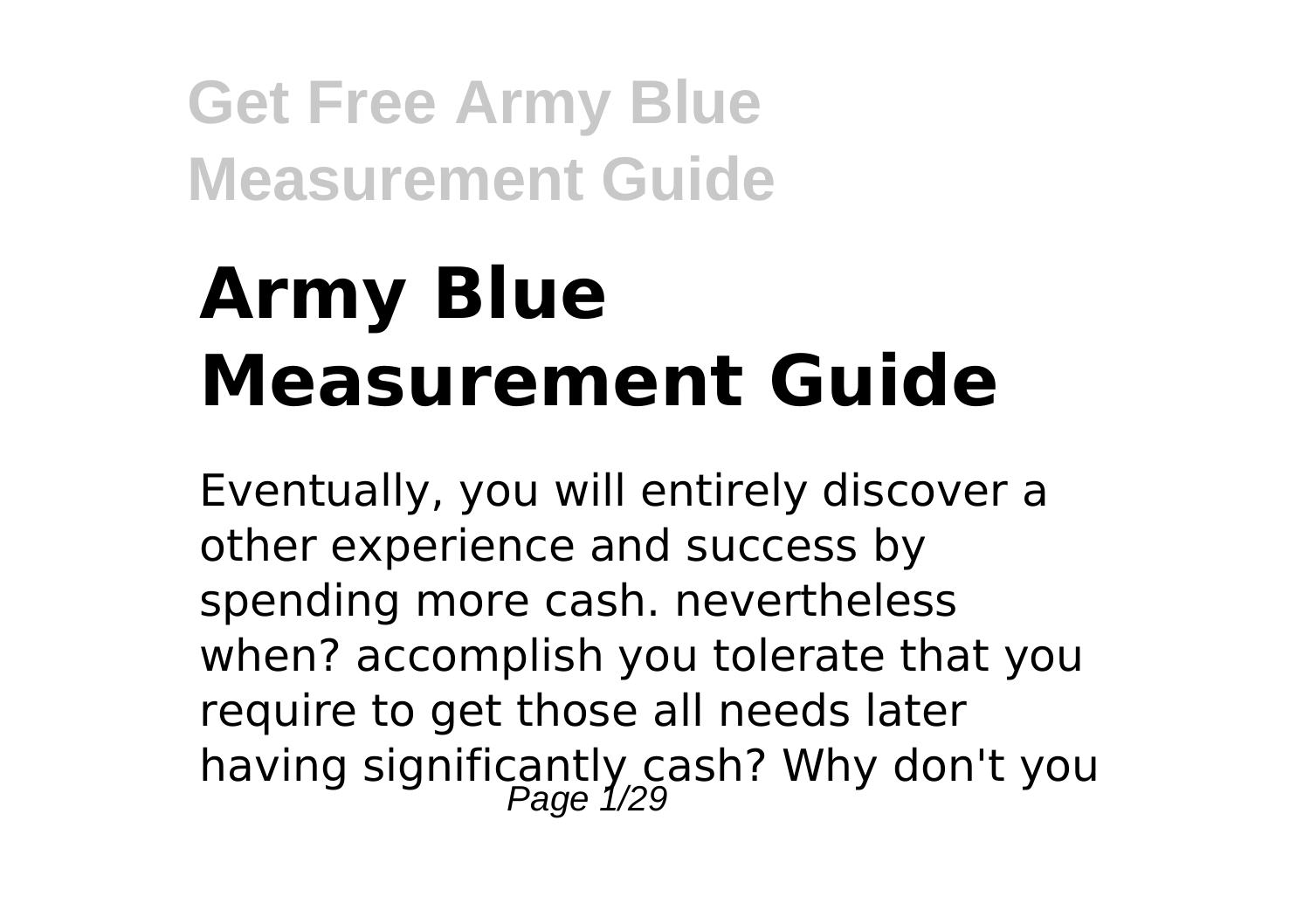try to acquire something basic in the beginning? That's something that will guide you to comprehend even more not far off from the globe, experience, some places, later history, amusement, and a lot more?

It is your extremely own period to ham it up reviewing habit. in the midst of

Page 2/29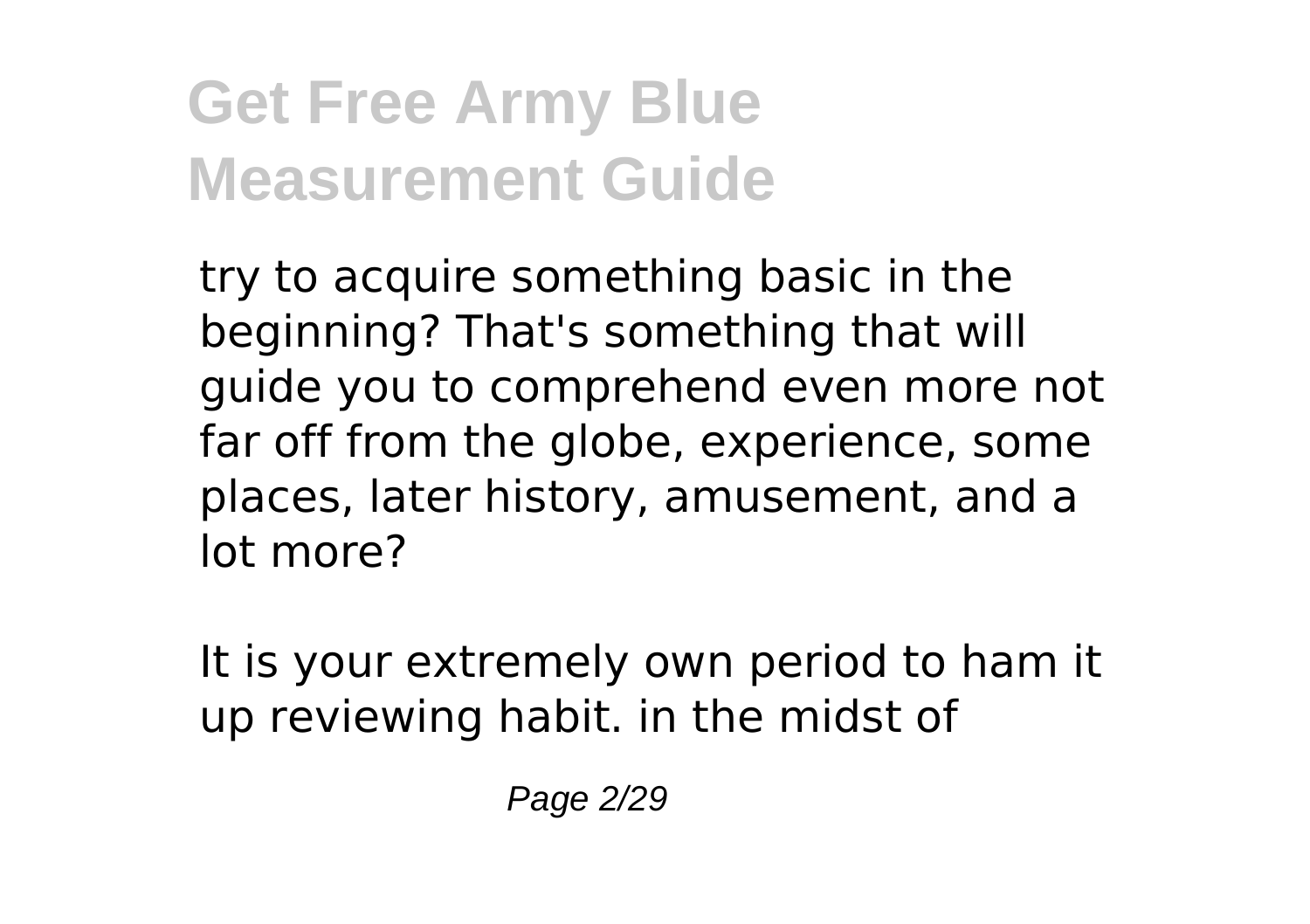guides you could enjoy now is **army blue measurement guide** below.

Open Library is a free Kindle book downloading and lending service that has well over 1 million eBook titles available. They seem to specialize in classic literature and you can search by keyword or browse by subjects, authors,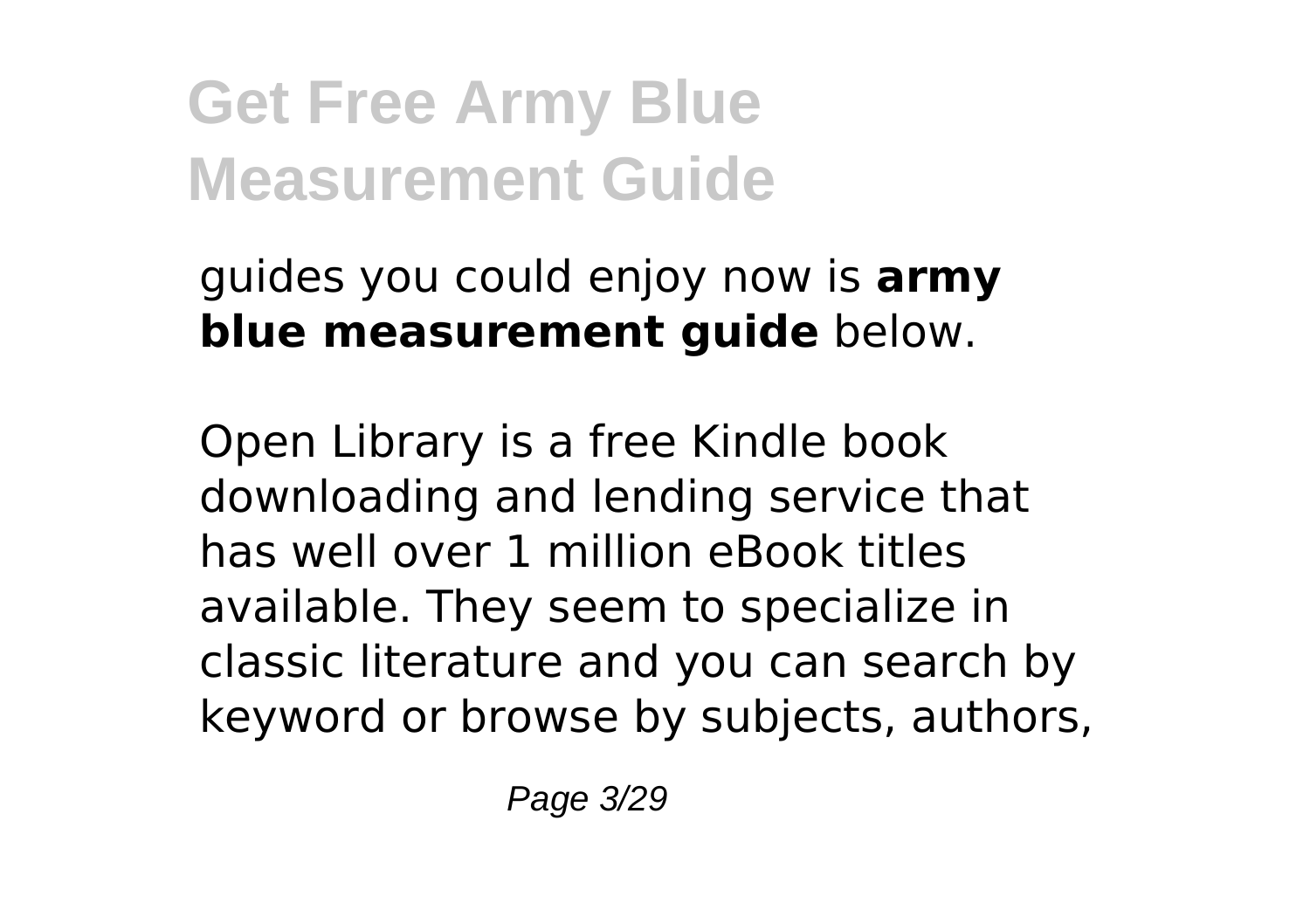and genre.

**Army Blue Measurement Guide** Cap Size. Your Blue Service Cap size may be different than your beret size! We have many Soldiers who order the wrong Cap size. Collar. Measure around your neck at the point where the collar is worn, pulling the tape tight enough to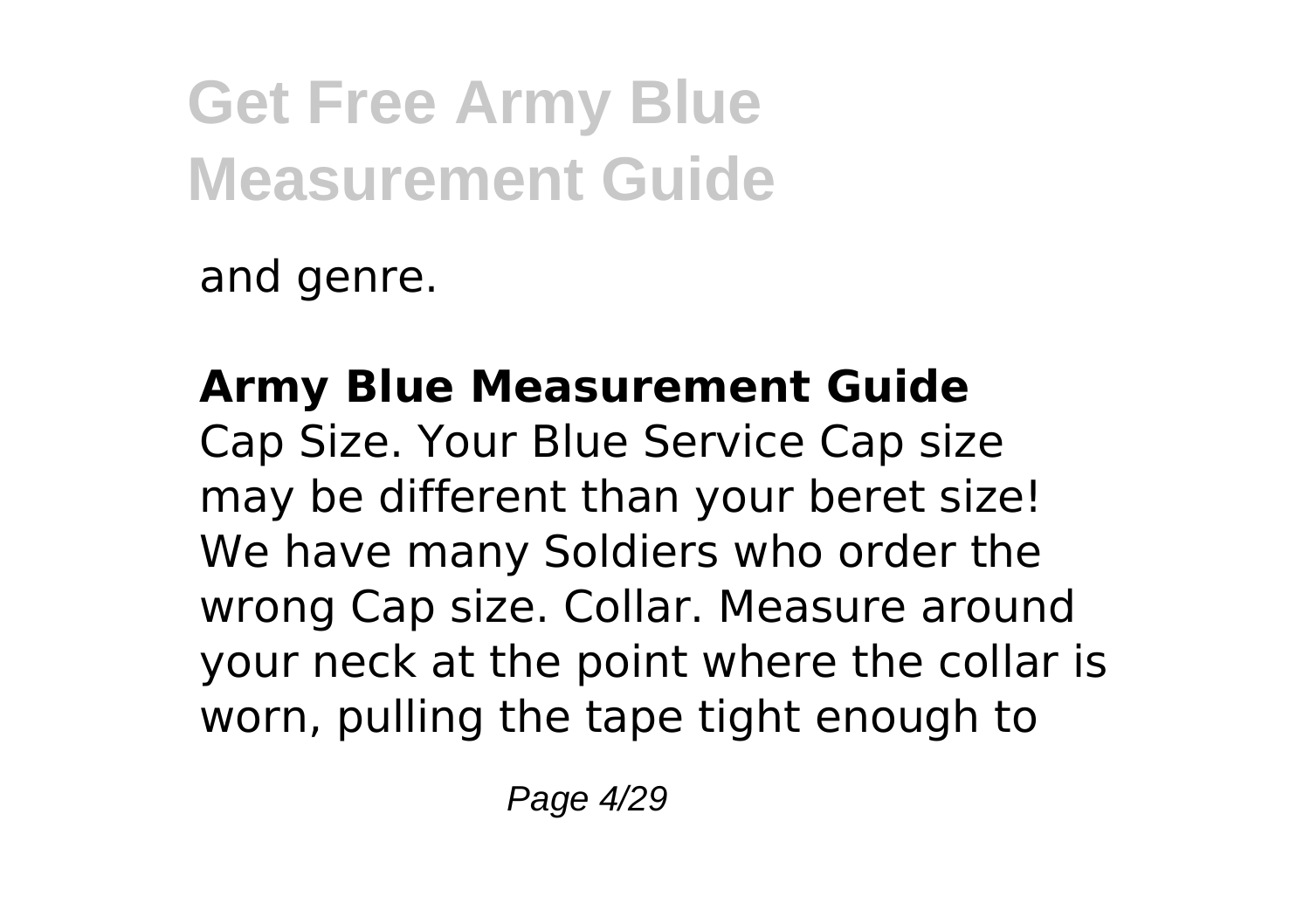remove gaps between the tape and the skin, but not so tight as to depress and discolor the skin.

### **How to Measure Yourself - Marlow White Uniforms, Inc.**

Coat, Army blue † 14–16, page 79 Slacks, Army blue † 14–17, page 79 Skirt, Army blue † 14–18, page 79 Shirt,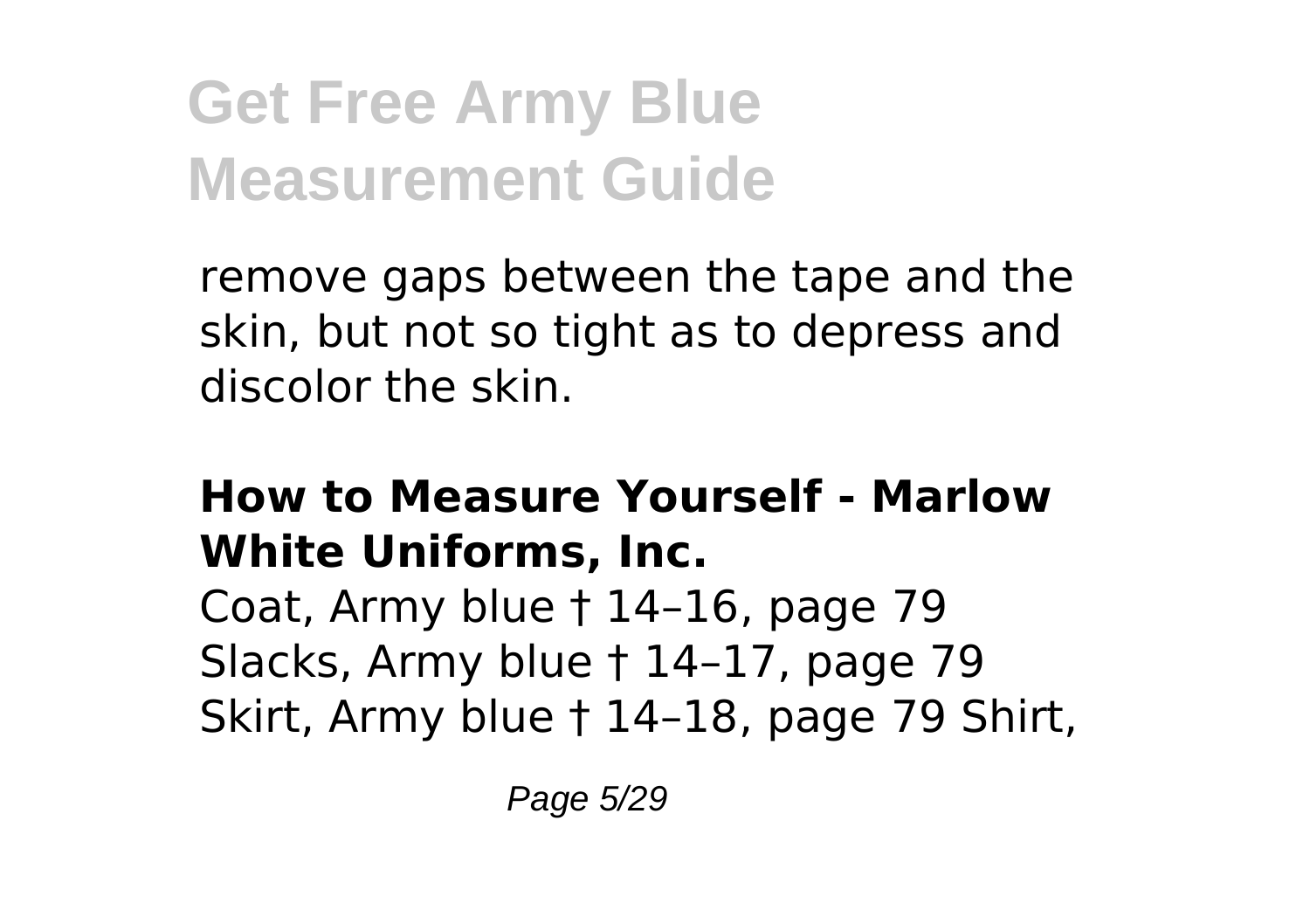Army White 521 † 14–19, page 80 Service hat, Army blue (female only) † 14–20, page 80 iv DA PAM 670–1 † 1 July 2015

### **Uniform and Insignia Guide to the Wear and Appearance of ...** The service stripe is worn centered from seam-to-seam on the outside bottom

Page 6/29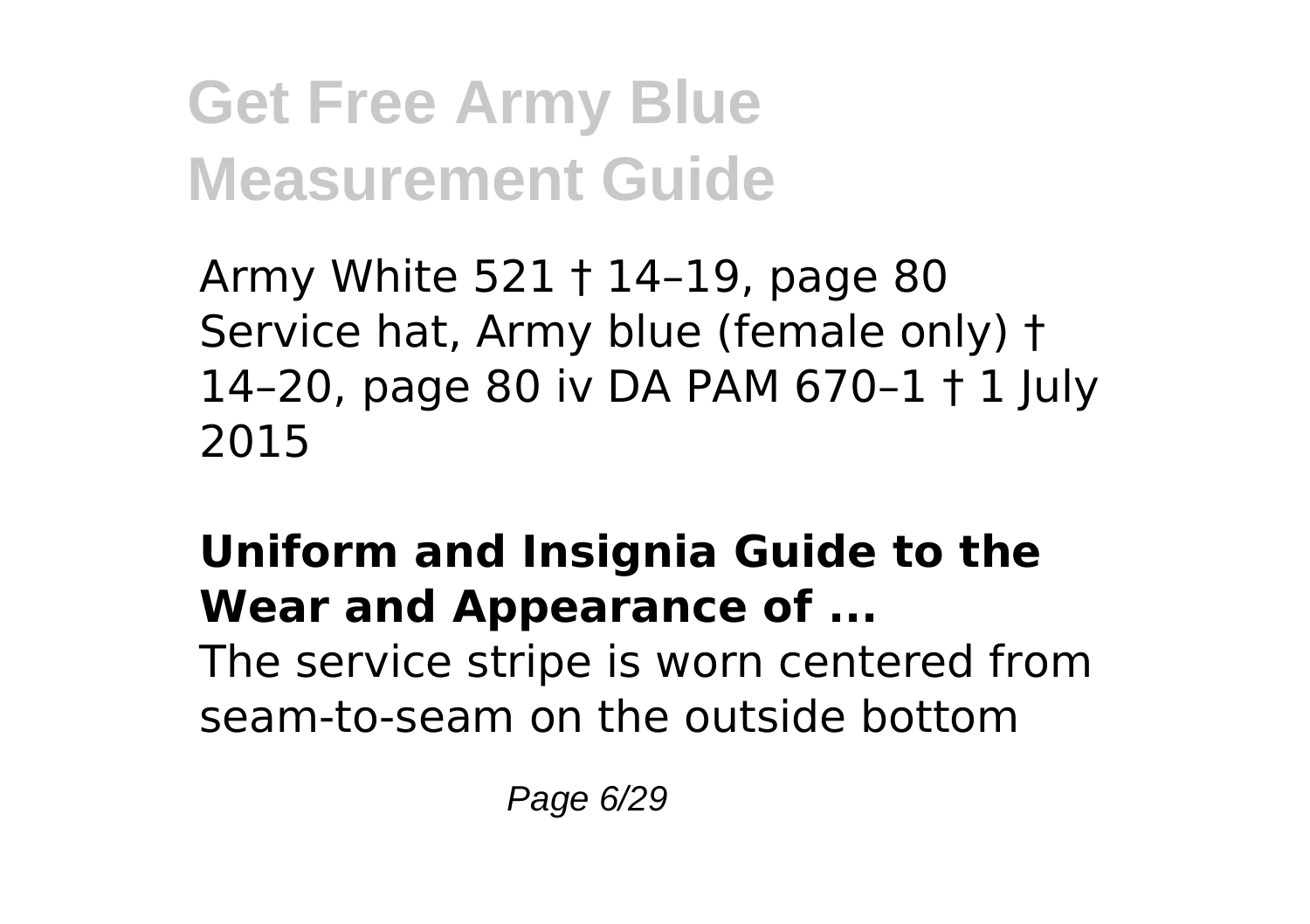half of both sleeves. The first stripe is sewn on an angle of 30 degrees, with the lower end inserted in the front inside seam, 1⁄4 inch above the cuff braid.

**Online Army Study Guide - Army Blue Service Uniform ...** BASIC FITTING GUIDE . FOR . ARMY SERVICE UNIFORMS (ASU) ... is

Page 7/29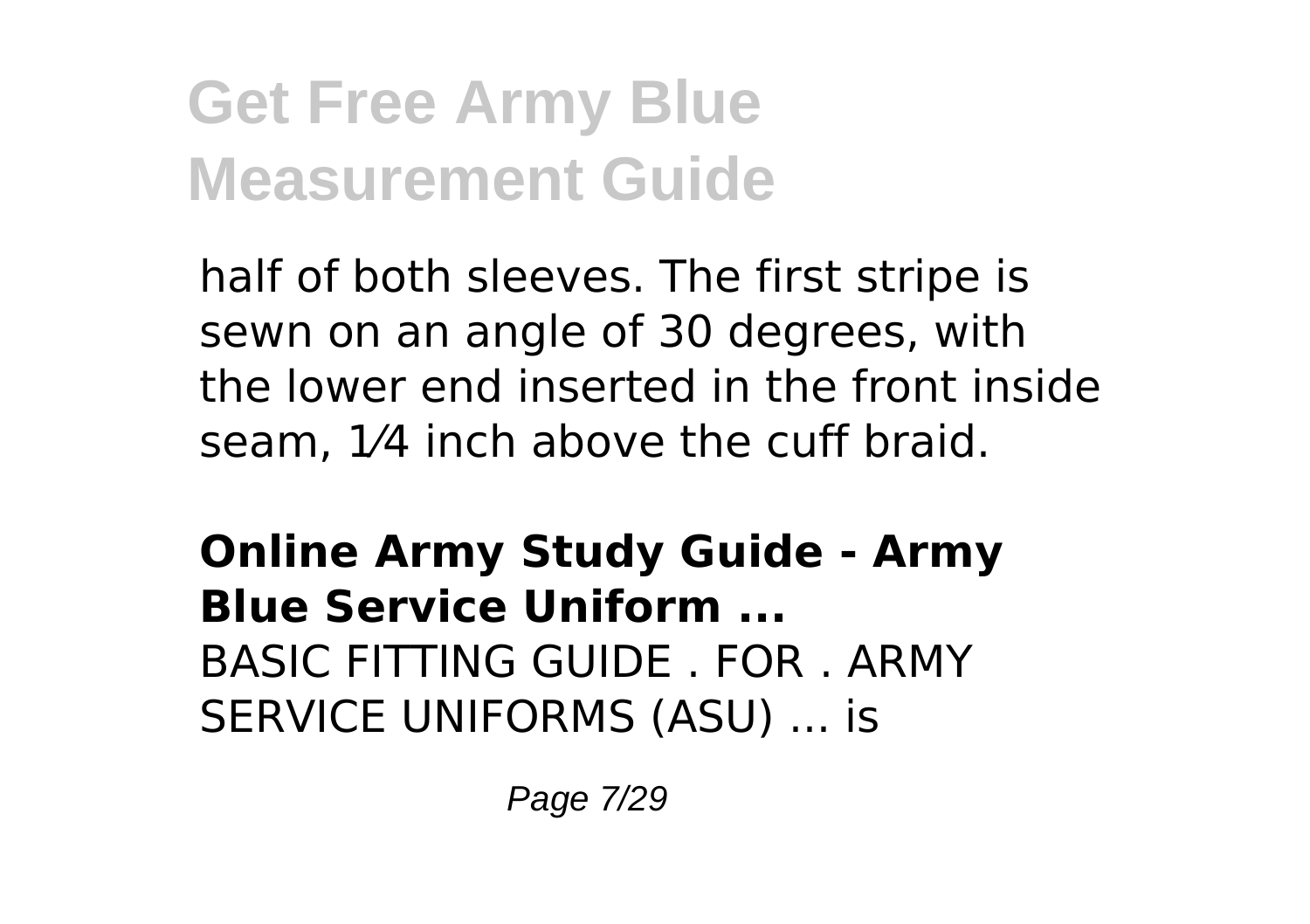composed of an Army Blue 450 Coat and Army Blue 451 ... waist and height measurements. Army Dress Blues Ribbon Placement Measurements. Browse and Read Army Dress Blues Ribbon Placement Measurements Army Dress Blues Ribbon Placement Measurements Spend your few moment to read a book ...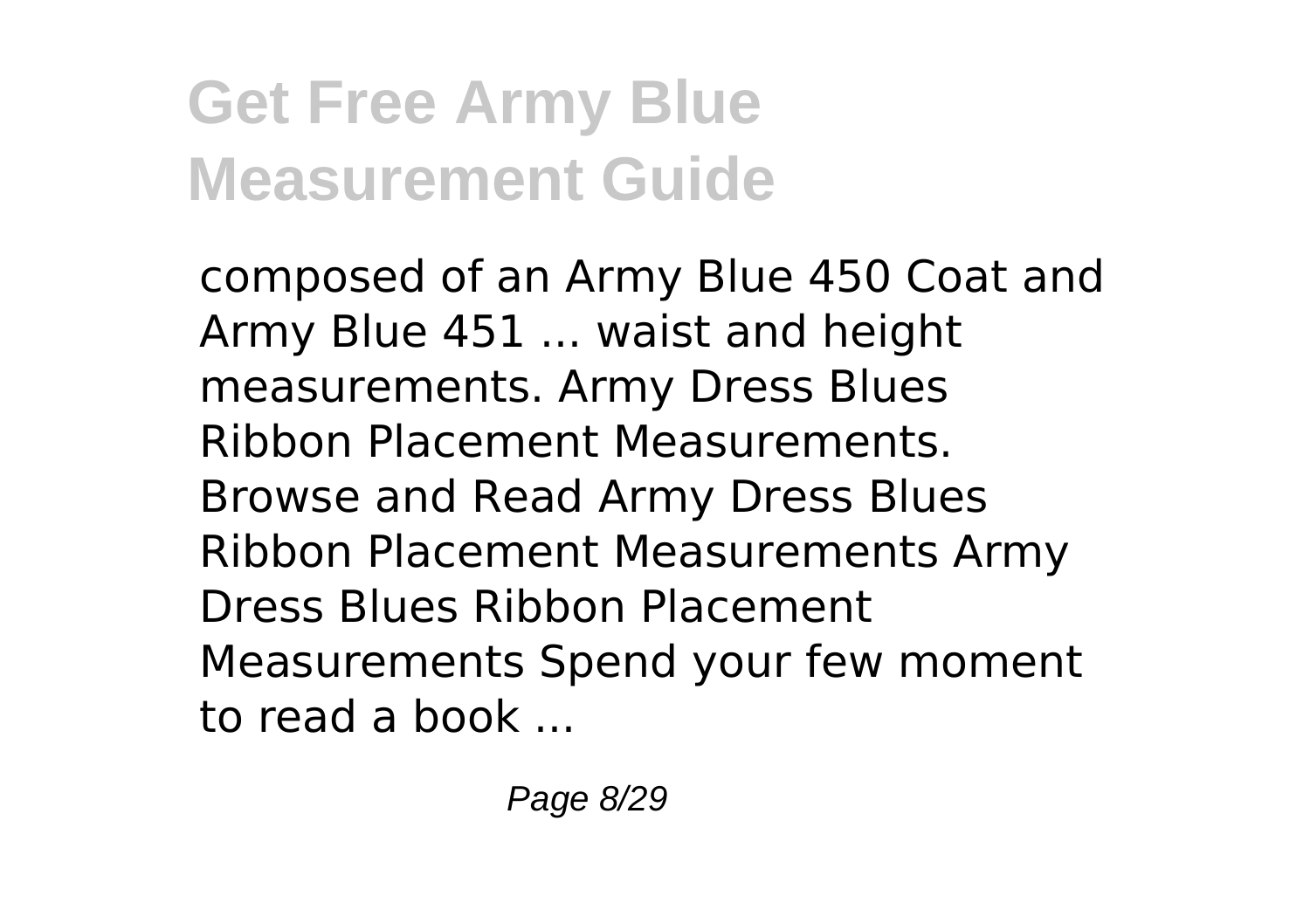### **Army Dress Blues Measurements | Dress Wallpaper**

Army Blue Measurement Guide Read Book Army Blue Measurement Guide6-99.2 is intended to prevent units from wasting time and resources designing command and control formats. Units at different locations and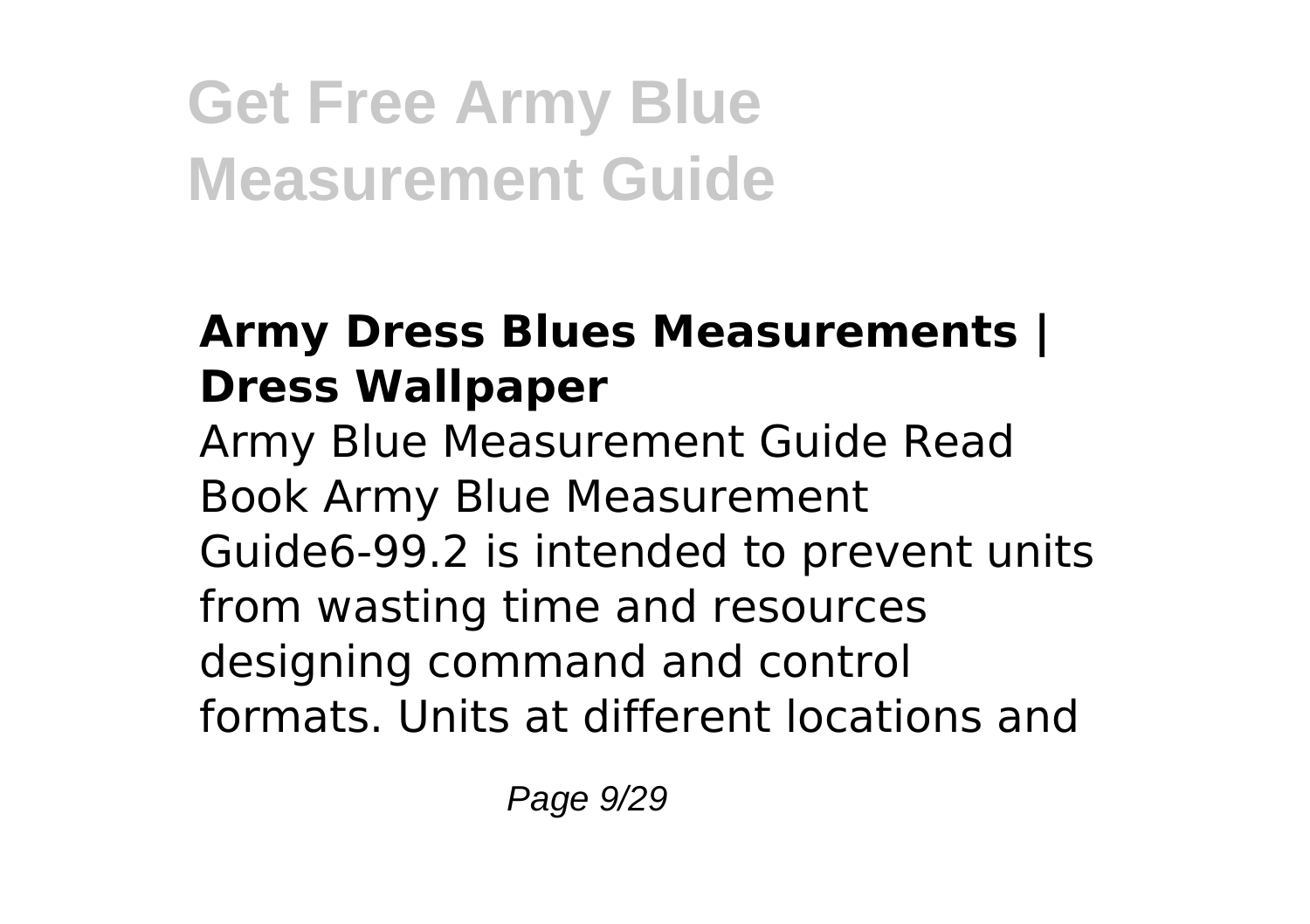echelons can develop similar SOPs for report and message formats (voice and How to Measure Yourself - Marlow The coats should be Army Blue ...

### **Army Blue Measurement Guide contradatrinitas.it**

The Men's Army Service Uniform (ASU) is composed of an Army Blue 450 Coat

Page 10/29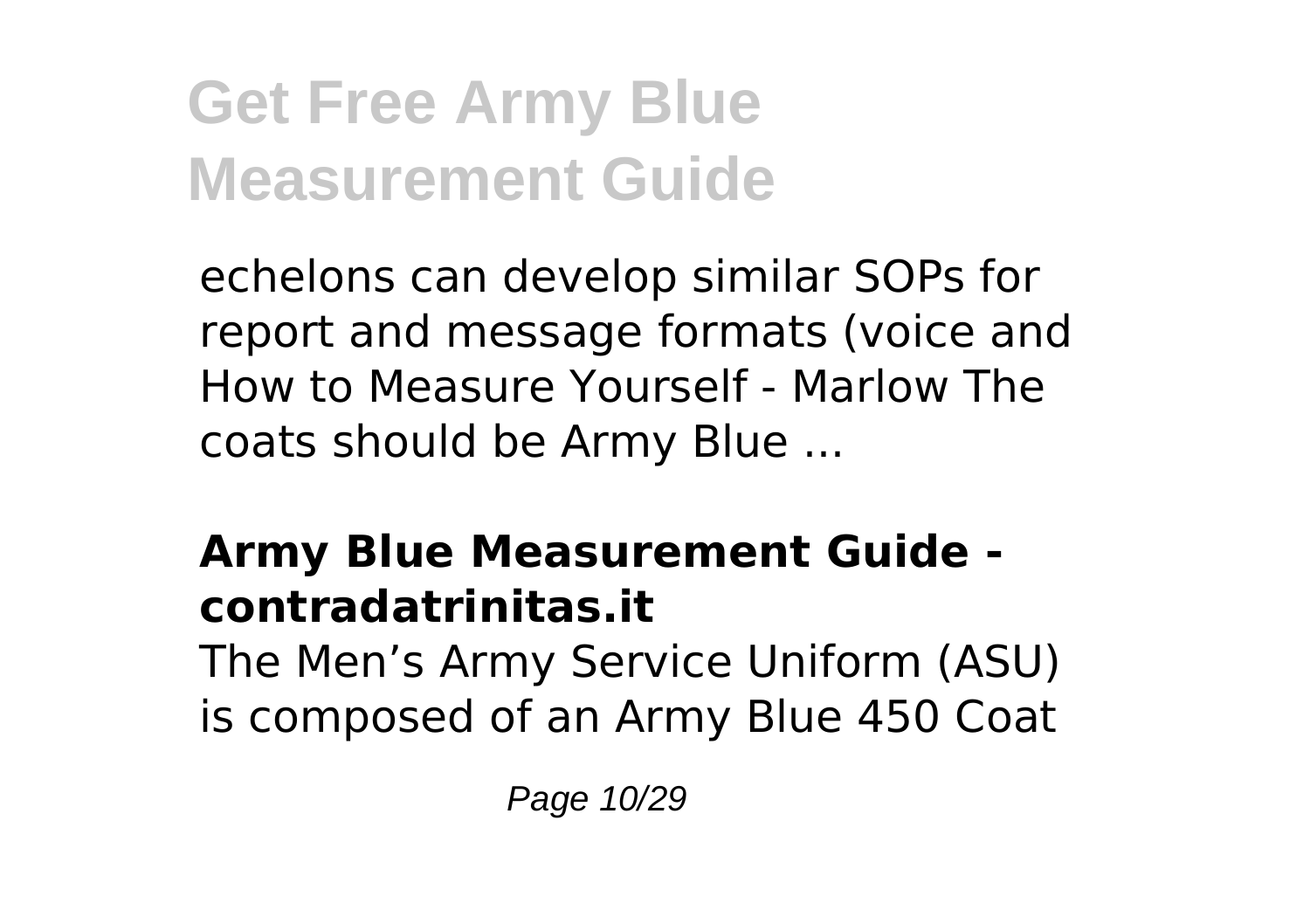and Army Blue 451 Trousers, an Army White 521 Long or Short Sleeve Shirt, necktie and the Black Beret. A Coat, All-Weather, Black Shade 385, may be worn over the uniform. 1. Design: a. Coat.

#### **BASIC FITTING GUIDE FOR - U.S. Army JROTC** MEN'S MEASUREMENTS : 1. Neck Size:

Page 11/29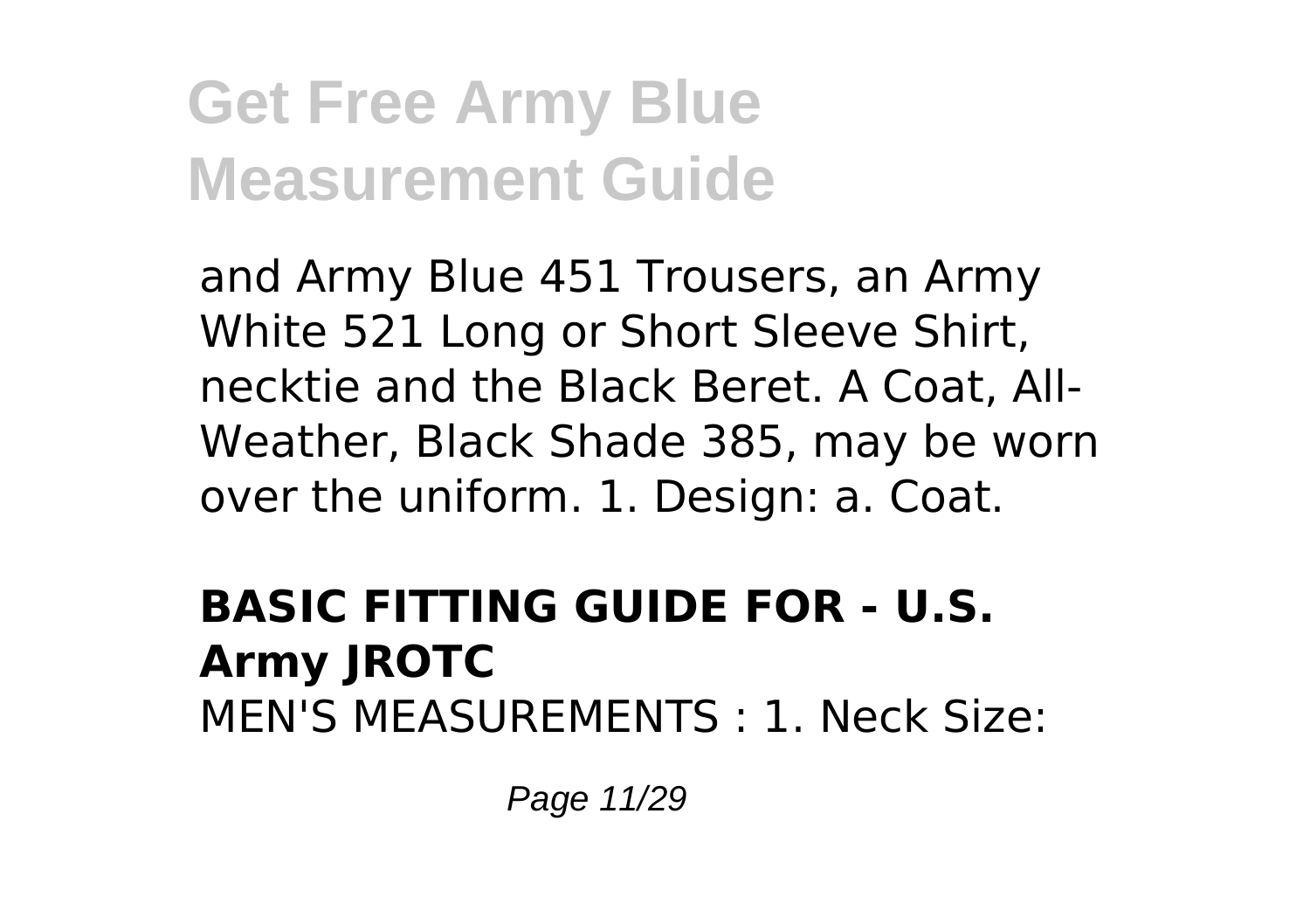Standing at his side, hold the tape lightly around his neck.The number of inches shown is his neck size. 2. Chest Size: Standing in front, measure around the fullest part of his chest, under the arms and around the shoulder blades. The number of inches shown is his chest size. Note: If his stomach is bigger than his chest, use the larger of the two

Page 12/29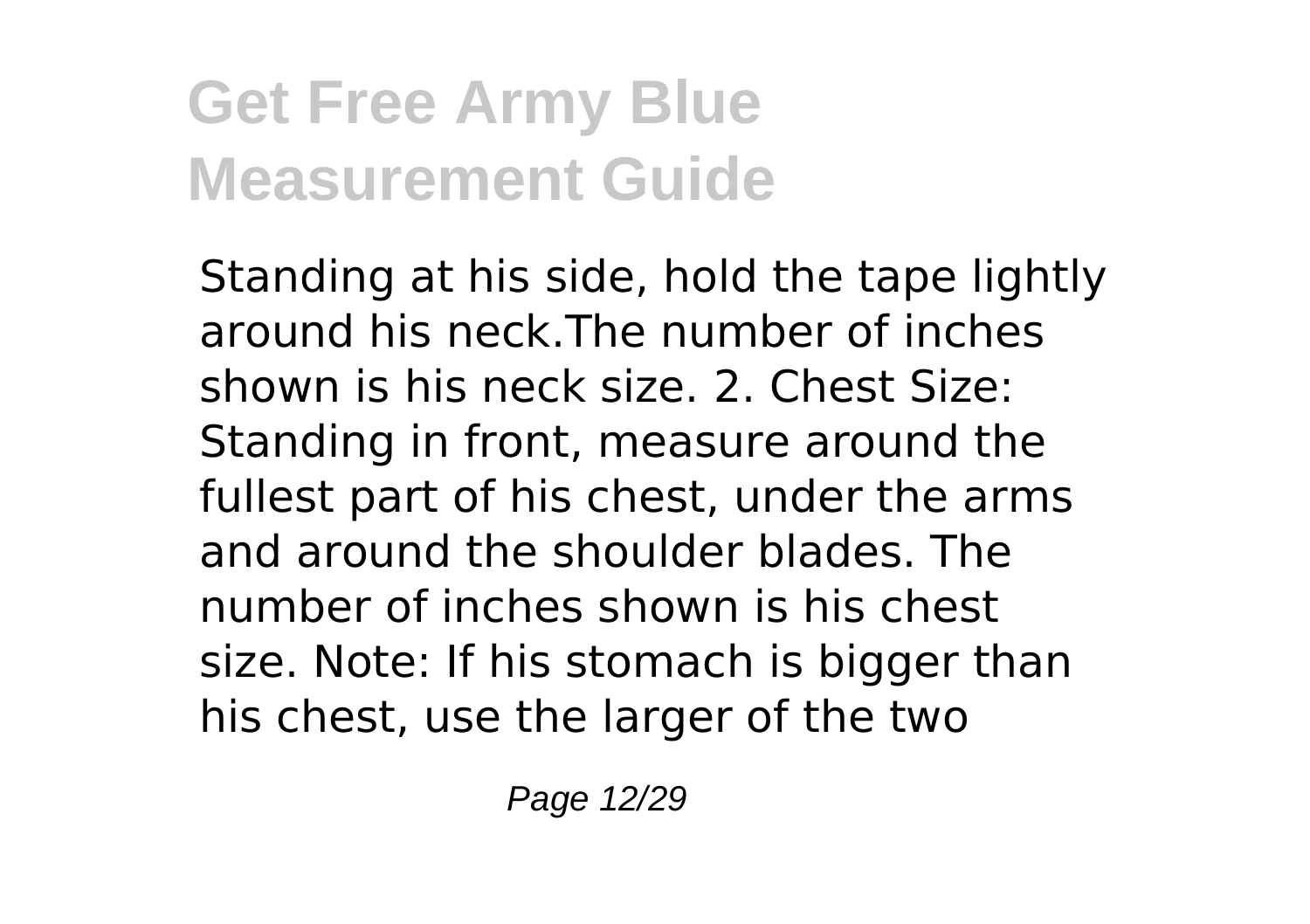measurements.

### **Men's Coverall Size Chart - SullivanUniforms.com**

AR670.com is the best place for the complete AR670-1 Army Regulation Online Guide. Simply click on a section and begin reading the 2019 AR670-1 guide.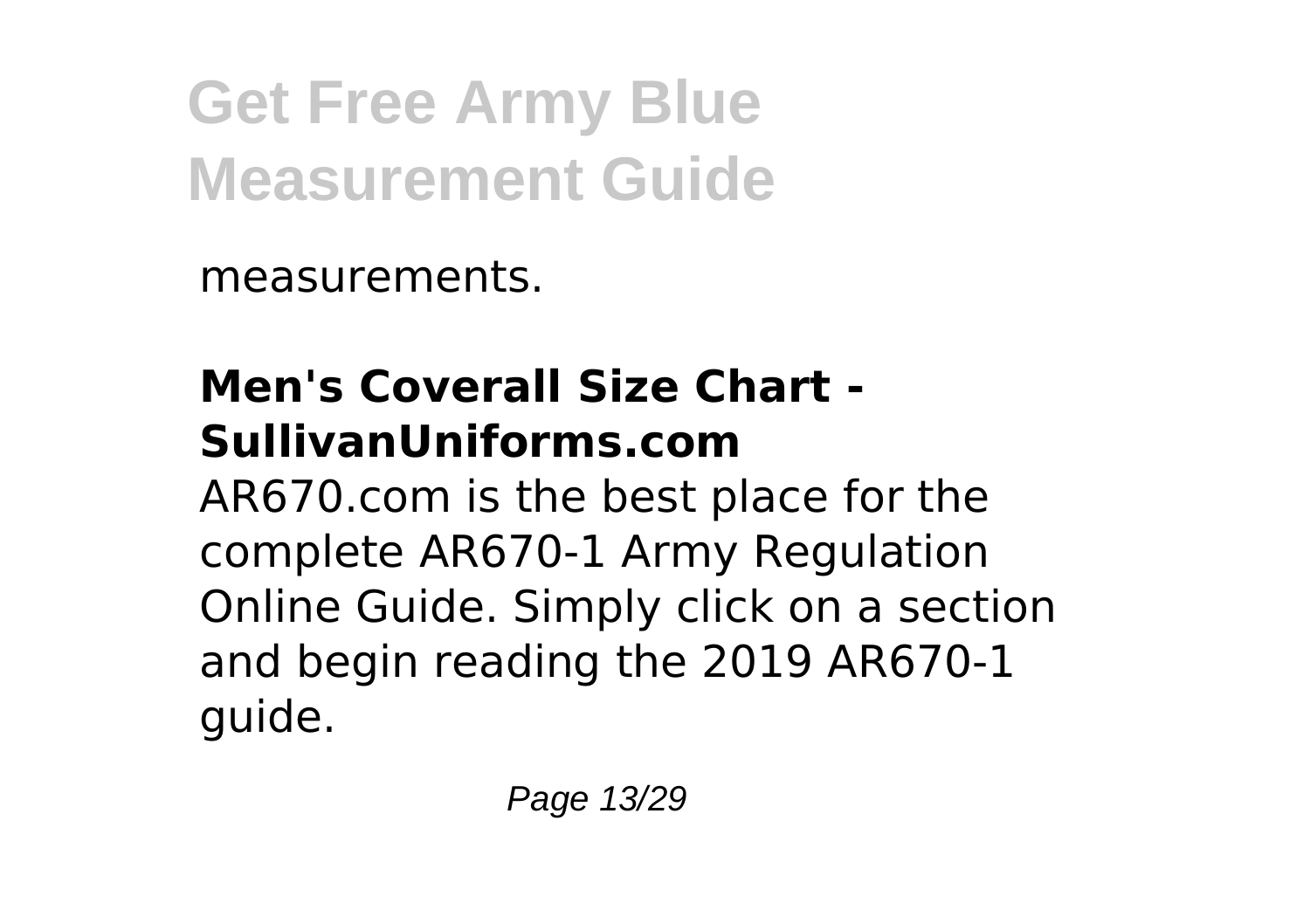### **Home - AR670.com - Online Guide for the AR670-1**

Enable students to successfully participate in a class A inspection. Regimental distinctive Insignia: Males:  $1/8$ <sup>"</sup> above top of right breast pocket,  $\frac{1}{4}$ " above unit awards (if worn). Females:  $\frac{1}{2}$ " above nametape,  $\frac{1}{2}$ " above unit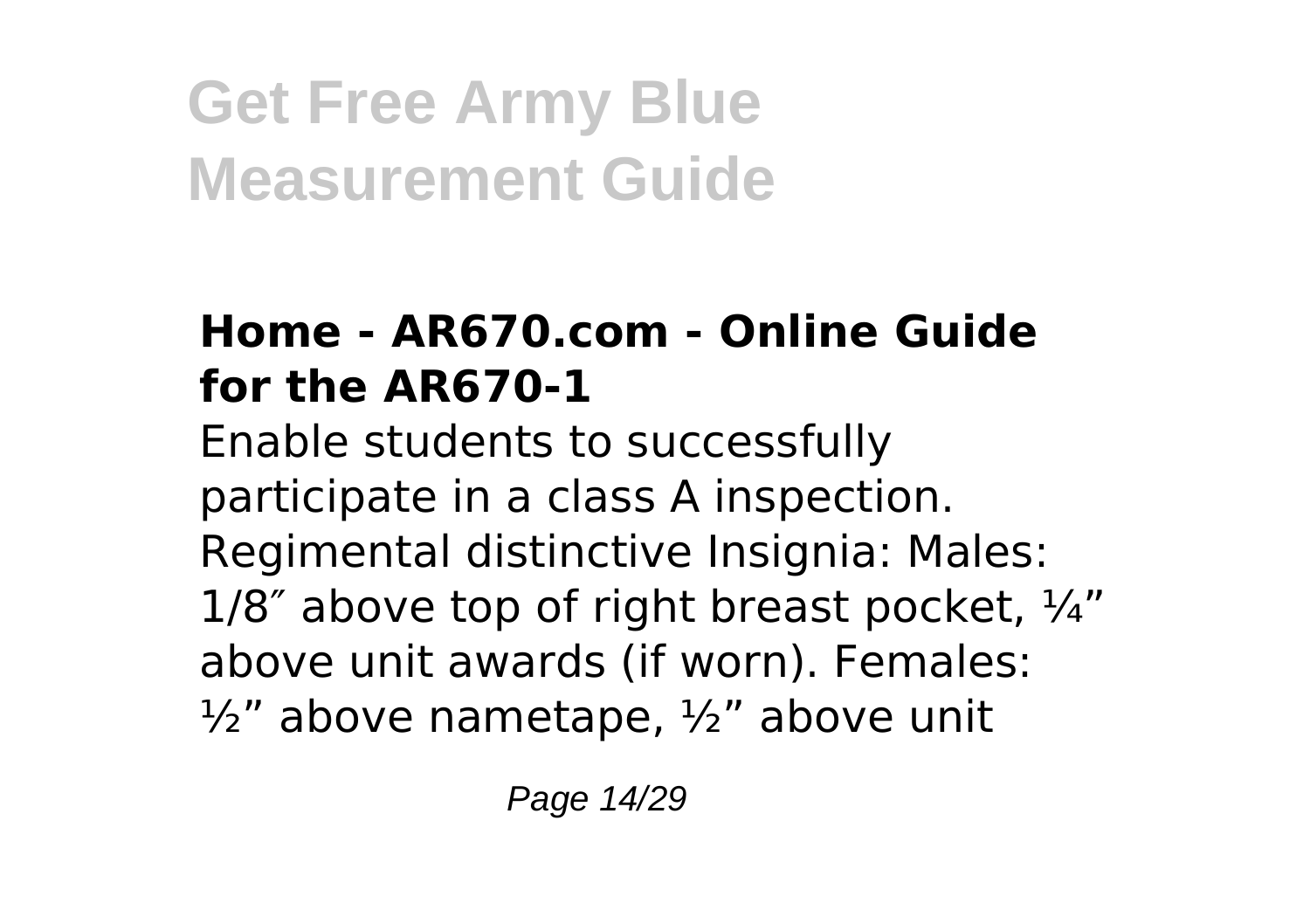awards (if worn). Rank: Specialists and below will were non-subdued rank, centered on the collar 1″ from the point with the centerline bisecting the collar point

#### **Class A Uniform Inspection (ArmyStudyGuide.com)** PAM 670-1: Guide to the Wear and

Page 15/29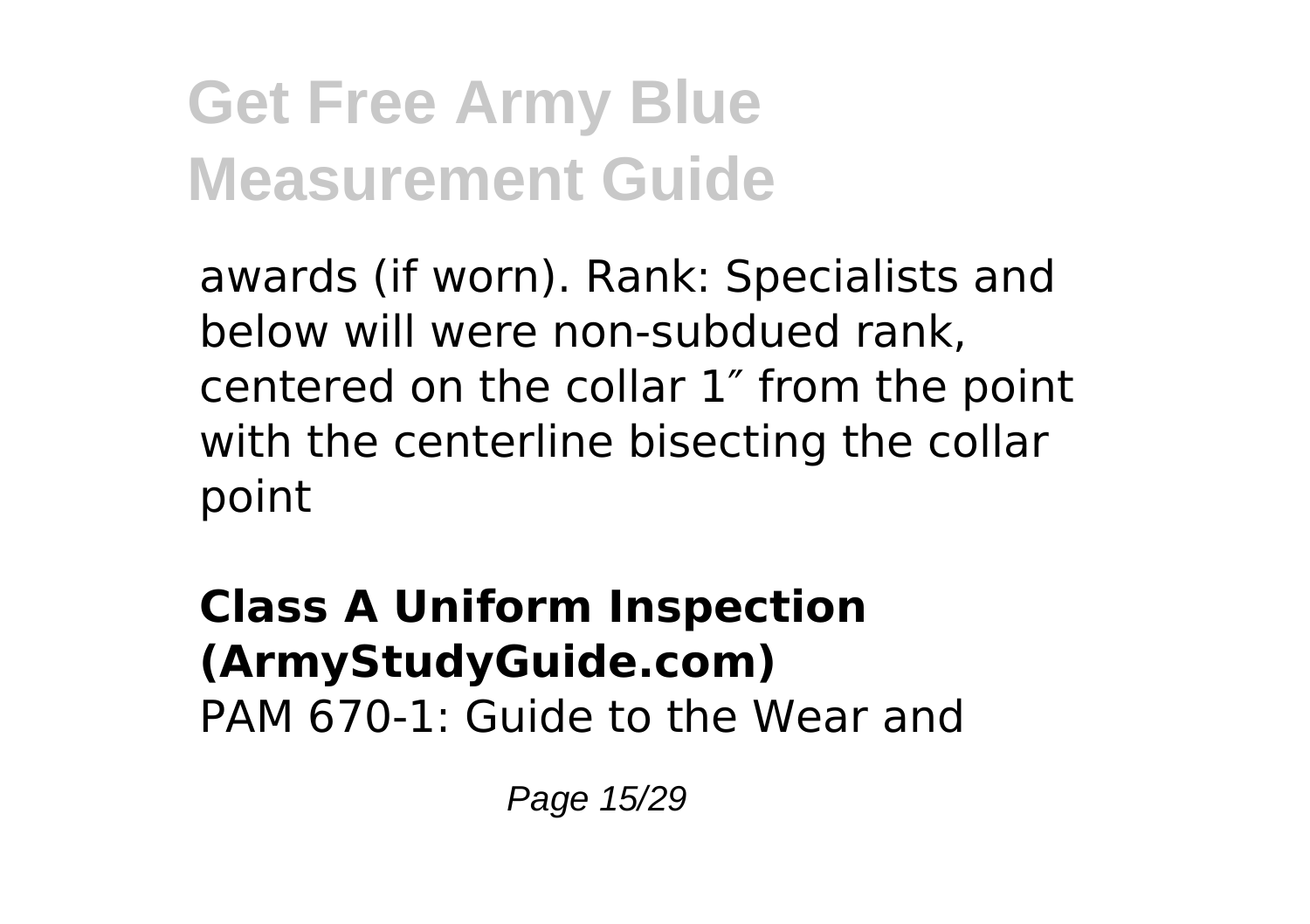Appearance of Army Uniforms and Insignia AR 600-8-22: Military Awards For more questions regarding uniform policy, please contact the Army G-1.

### **U.S. Army Uniforms**

The Men's Army Service Uniform (ASU) is composed of an Army Blue 450 Coat and Army Blue 451 Trousers, an Army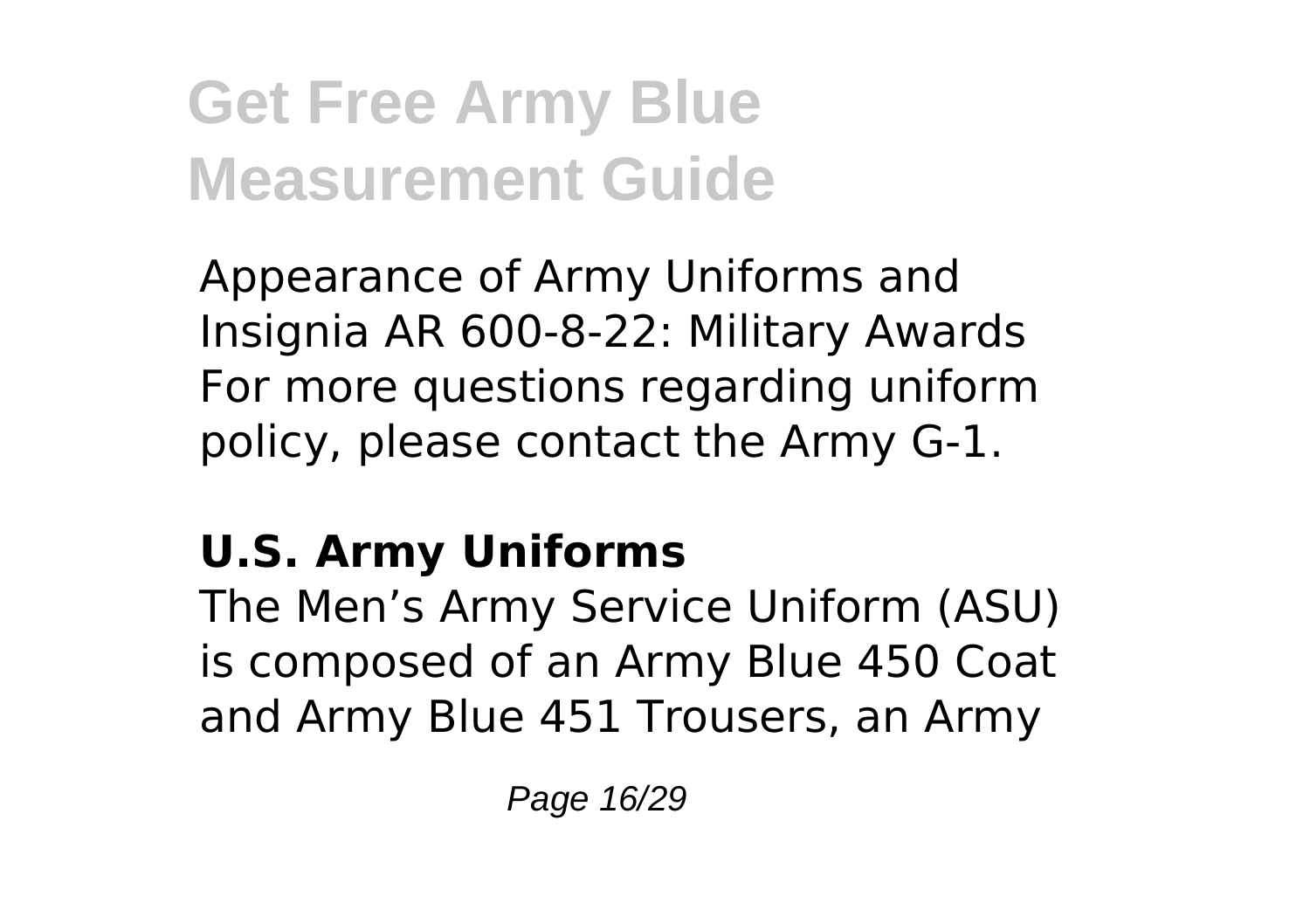...

White 521 Long or Short Sleeve Shirt, necktie and the Black Beret. Army Asu Measurements Guide Page 2/4 Army Asu Measurements Guide - repo.koditips.com Army ASU guide – Download the PDF for your reference. Look sharp for your next

**Army Asu Measurements Guide -**

Page 17/29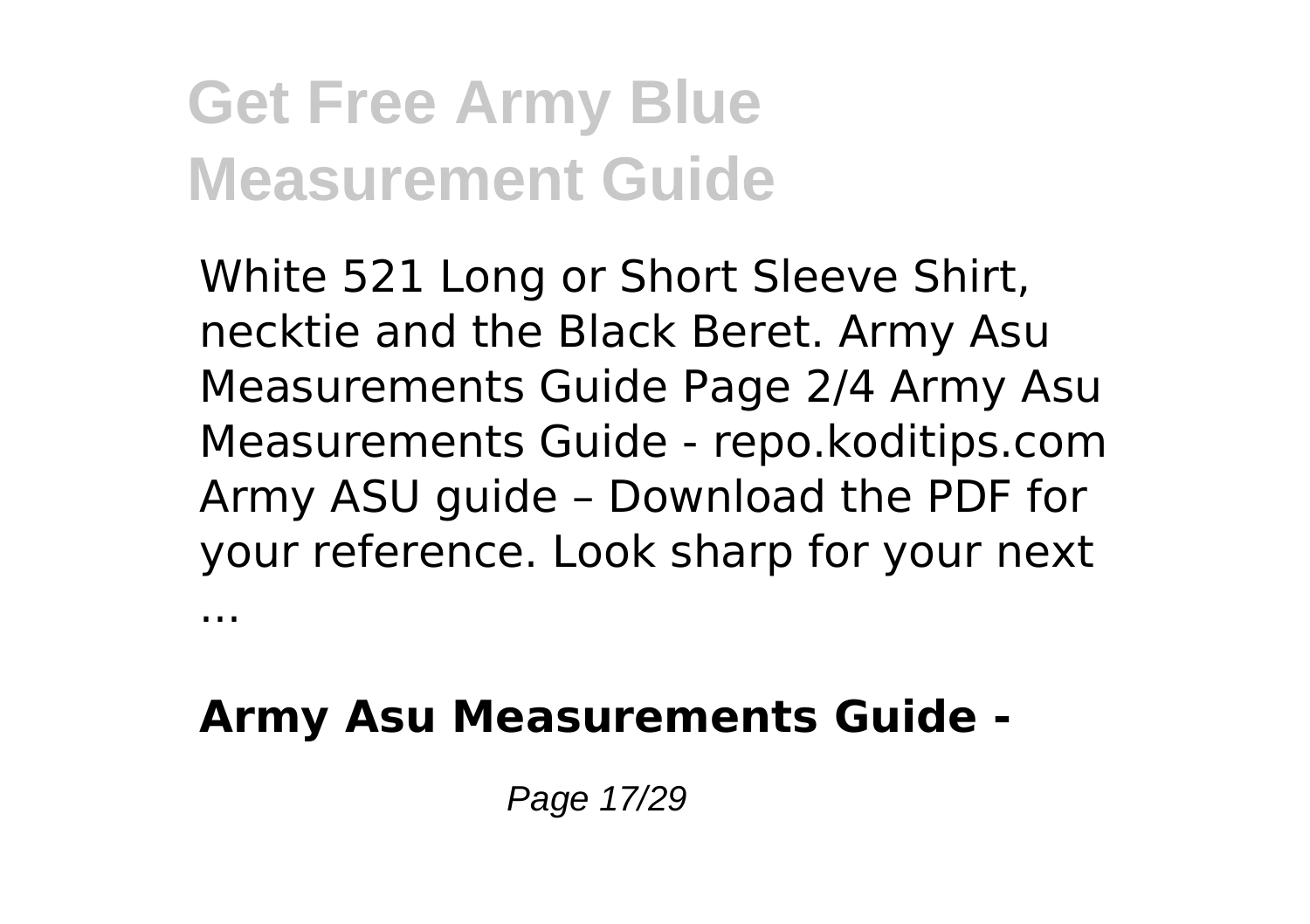### **atleticarechi.it**

Army Service Uniform Measurements Guide Army Combat Uniform (OCP) 1 2 3 Next » Nameplate: Center the nameplate on the flap of the right pocket, between the top of the button and the top of the pocket. Army Service Uniform, NCO , Male - Universal Uniform Tool How to Measure Cap Size. Your Blue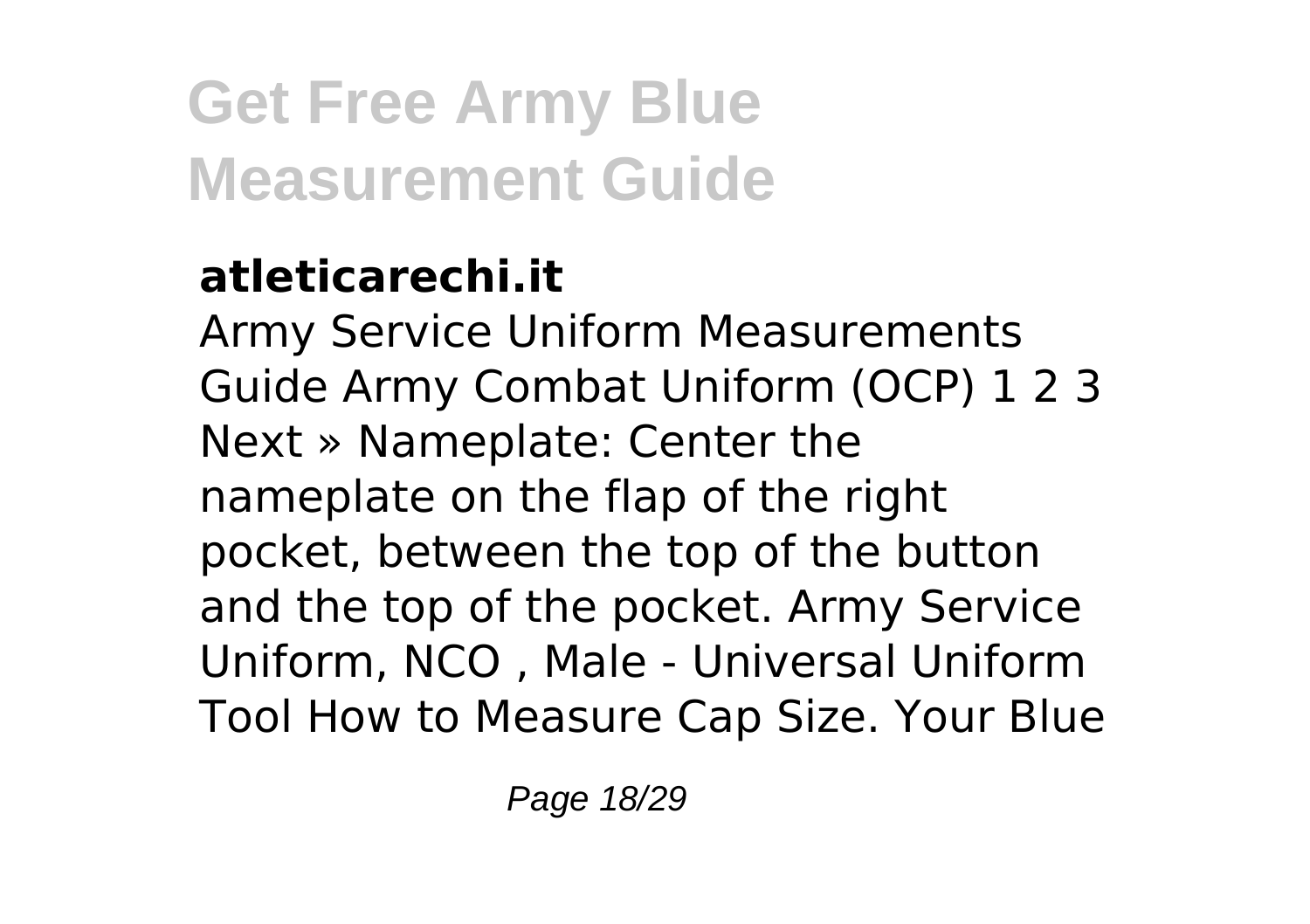Service Cap size may be different than your beret size!

### **Army Service Uniform Measurements Guide**

The Men's Army Service Uniform (ASU) is composed of an Army Blue 450 Coat and Army Blue 451 Trousers, an Army White 521 Long or Short Sleeve Shirt,

Page 19/29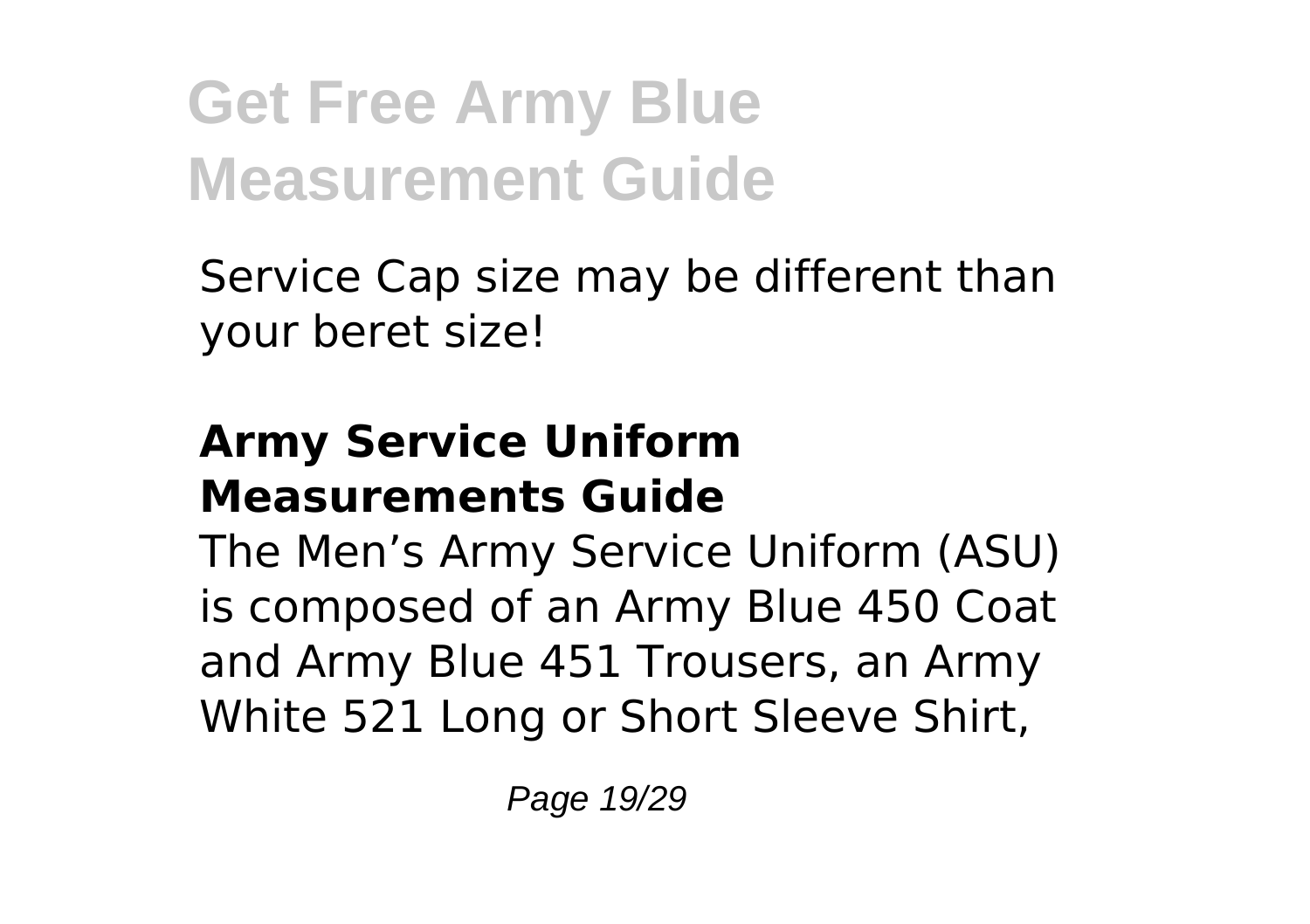necktie and the Black Beret. A Coat, All-Weather, Black Shade 385, may be worn over the uniform.

### **BASIC FITTING GUIDE FOR**

The blue Army Service Uniform made its debut at the 2007 State of the Union Address, when General Schoomaker wore his blue uniform. In 2010 it started

Page 20/29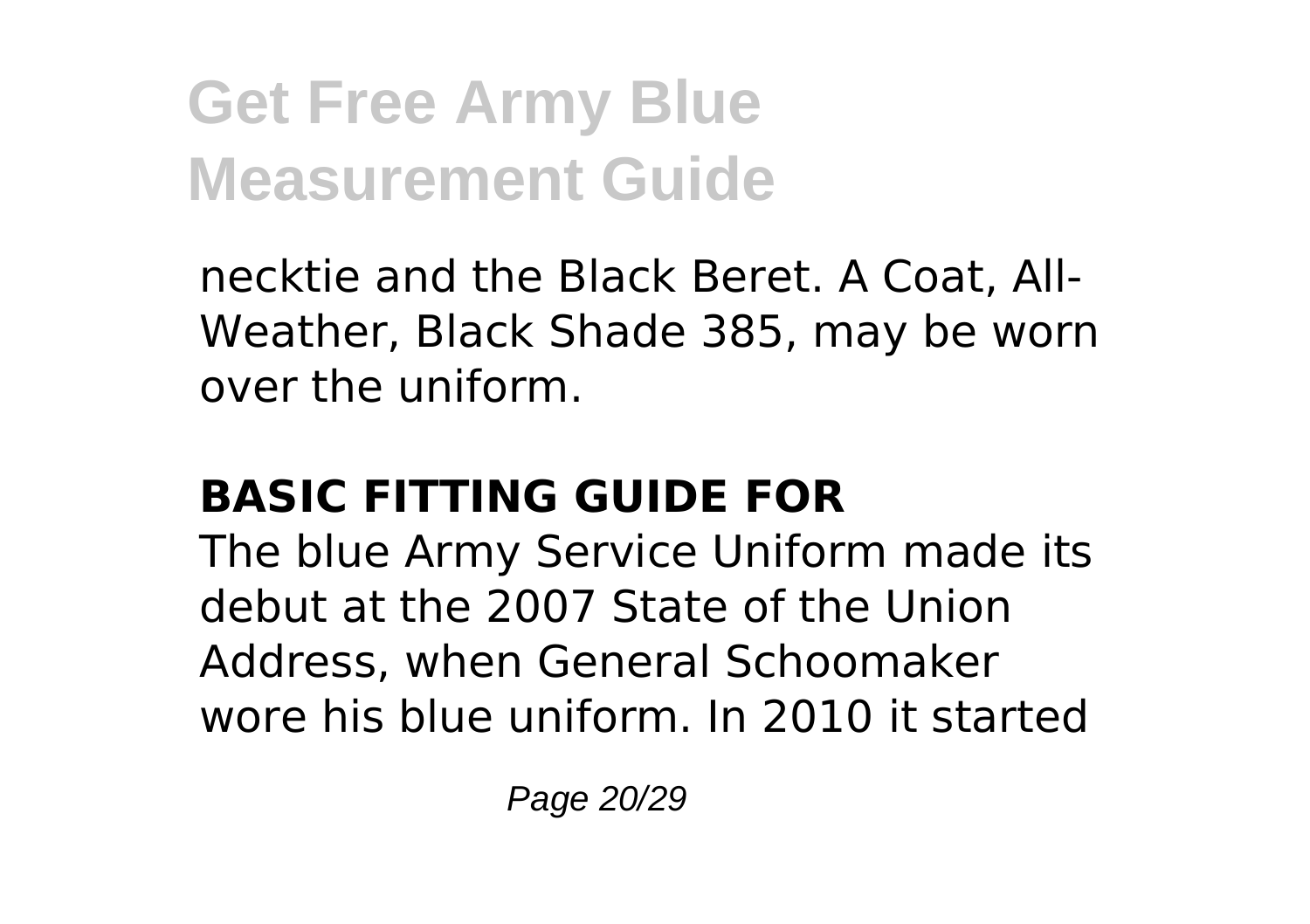being issued to all soldiers. Since 2010, enlisted soldiers have received the blue service uniform as part of their basic clothing bag issue when they enter the Army during initial training.

#### **Army Service Uniform - Wikipedia** 30 to 32 inch inseam requires size - R; 32 to 34 inch inseam requires size - L;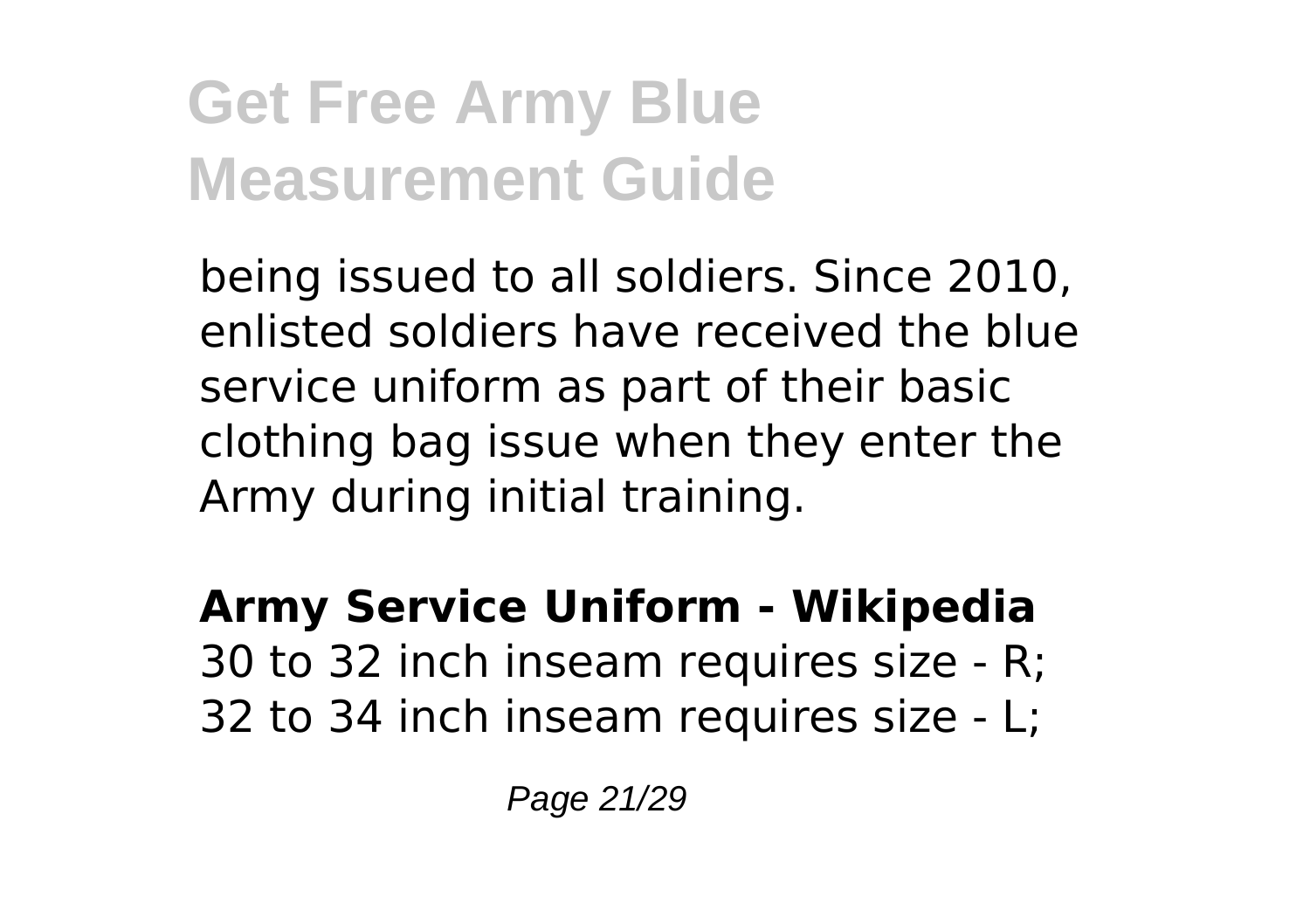34 to 36 inch inseam requires size - XL; TO DETERMINE SHIRT SIZE. Using a tailor's tape measure, measure the circumference of the cadet's neck. Add an additional 1/2 inch to that measurement (Shirt runs small). Look for the approximate measurement on the  $uniform$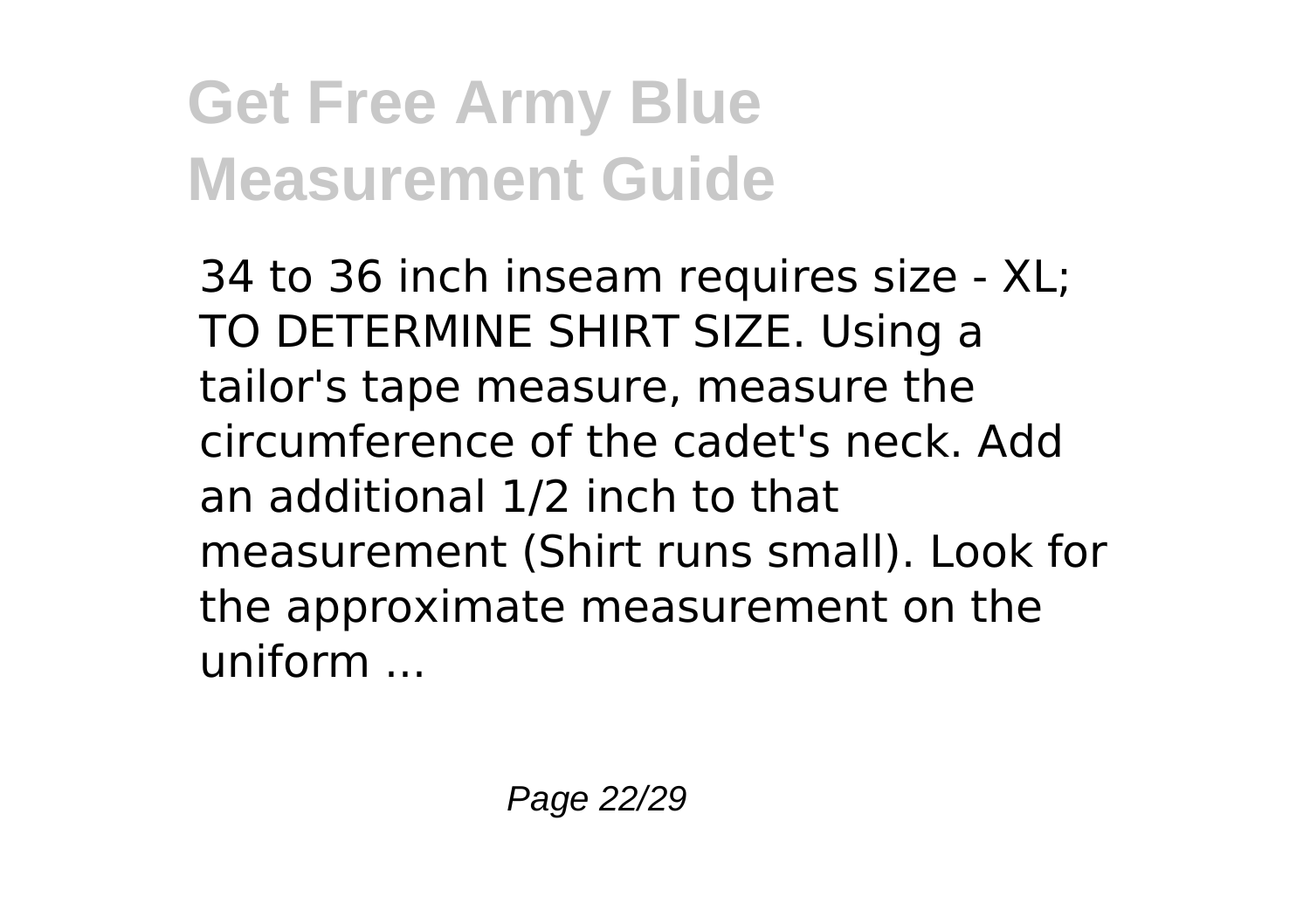**Sizing Charts – Vanguard Industries** BASIC FITTING GUIDE FOR ARMY SERVICE UNIFORMS (ASU... The Men's Army Service Uniform (ASU) is composed of an Army Blue 450 Coat and Army Blue 451 Trousers, an Army White 521 Long or Short Sleeve Shirt, necktie and the Black Beret. Army Asu Measurements Guide Page 2/4 Army Asu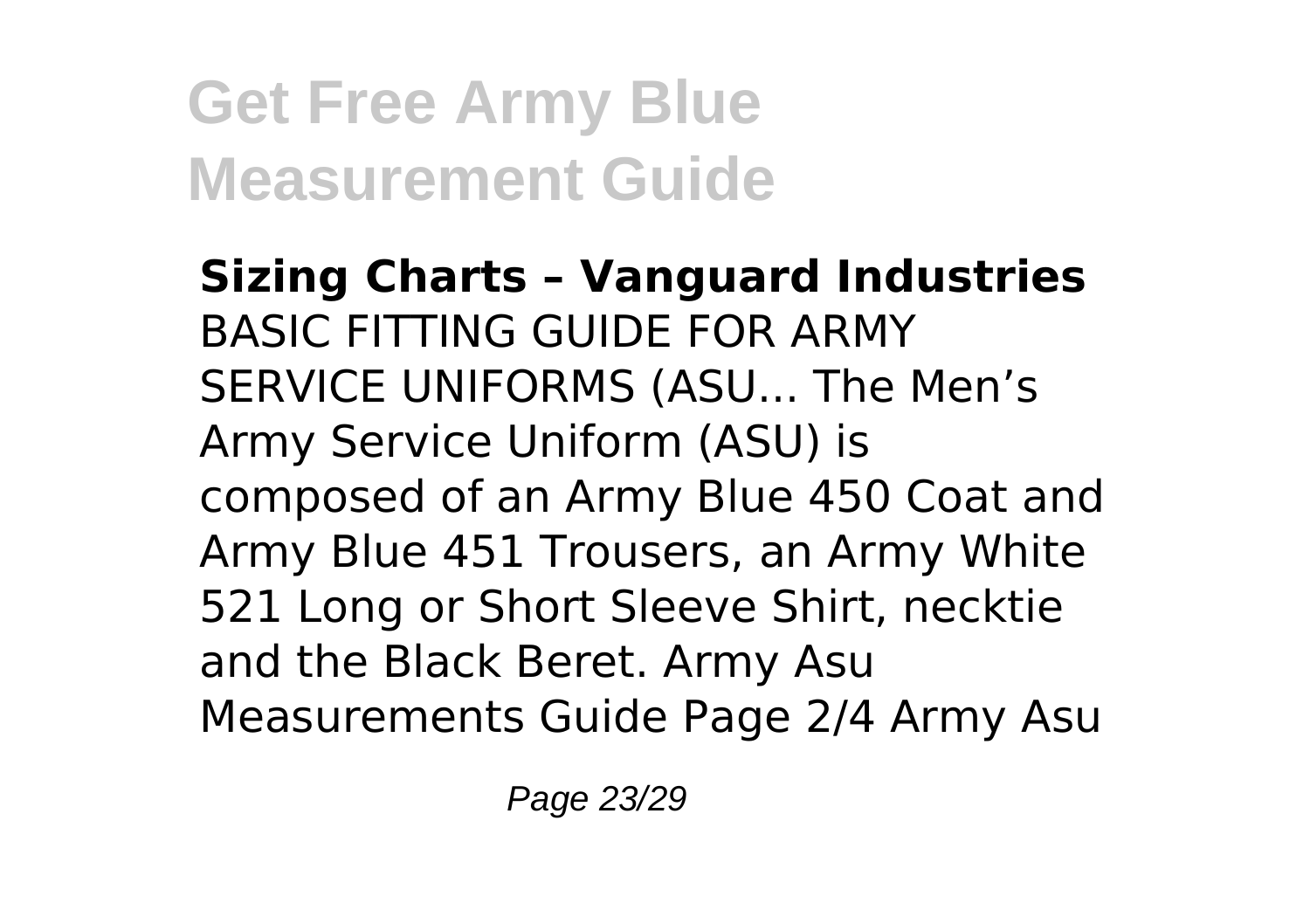Measurements Guide - repo.koditips.com Note: All measurements are ...

#### **Army Asu Measurements Guide trattorialabarca.it**

This Guide is intended as a concise description of different levels of Army leadership competencies and attributes. Pages 2 and 3 present the Army

Page 24/29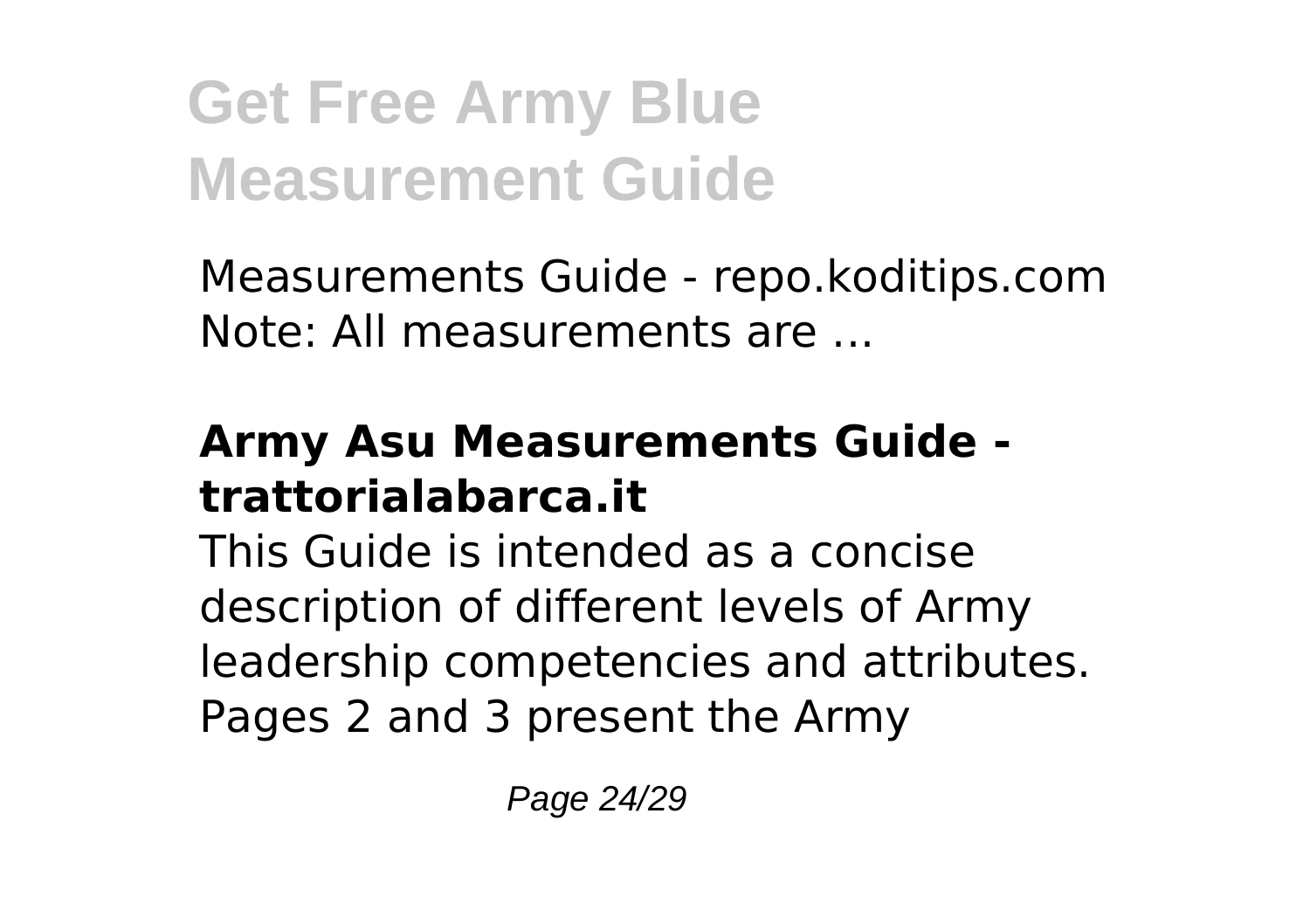Leadership Requirements Model from leadership doctrine (ADP 6-22 and ADRP 6-22) and a short description of the three categories of leadership competencies and three categories of leader attributes.

### **U.S. Army Performance Evaluation Guide**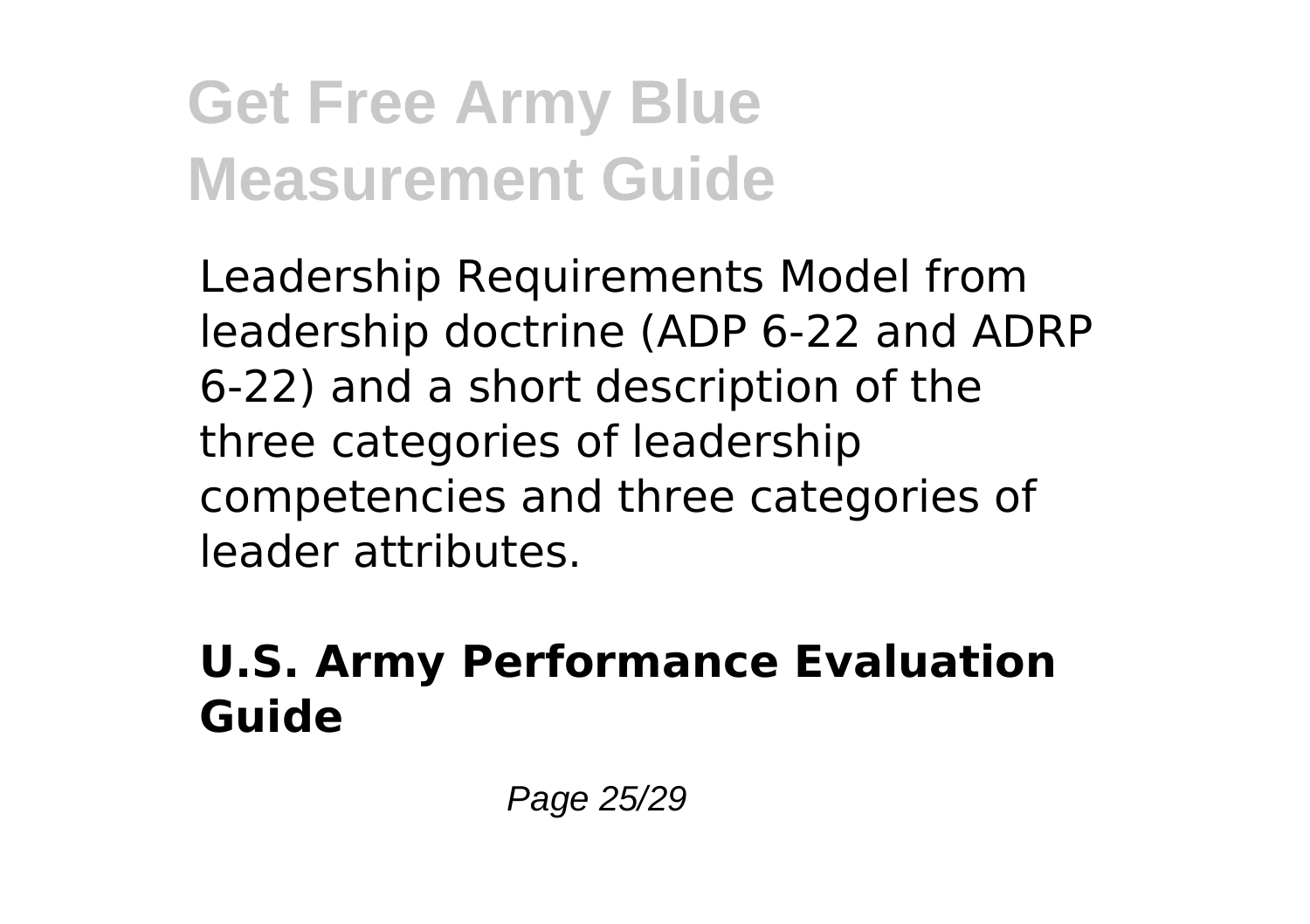On the Army green coat and the new versions of the Army blue and white coats, enlisted females wear their branch insignia on the left collar. The insignia is worn so the bottom of the disk is centered between the outside point and inside edge of the collar, approximately 5/8 inch up from the notch, with the centerline of the branch

Page 26/29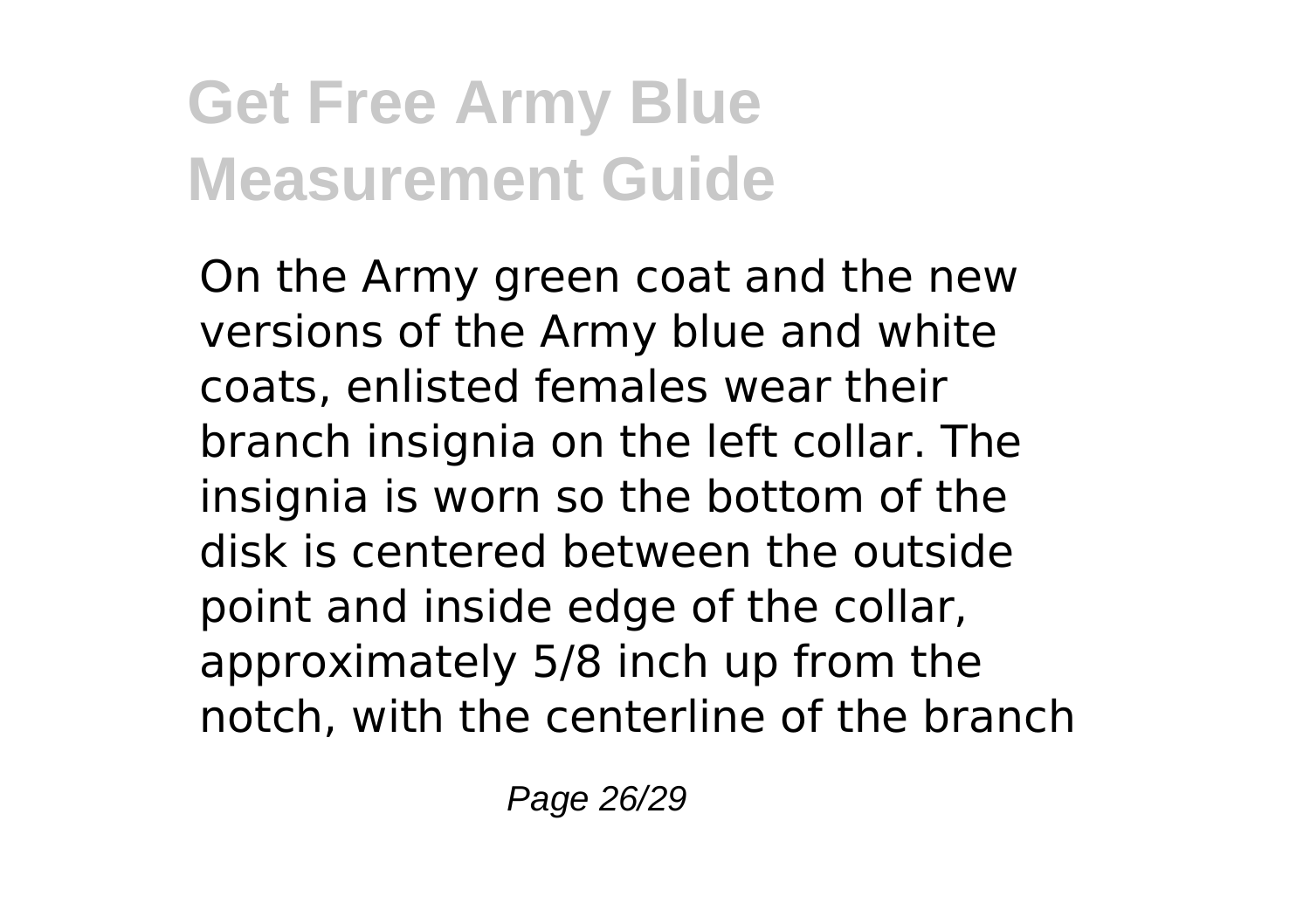insignia parallel to the inside edge of the lapel (see fig 28 ...

#### **Rules and Wear of Branch Insignia on Army Uniform - AR670.com**

The Army Service Uniform 1821 Established Dark Blue Is The National Colour Guide To The Wear And Appearance Of Army Uniforms And

Page 27/29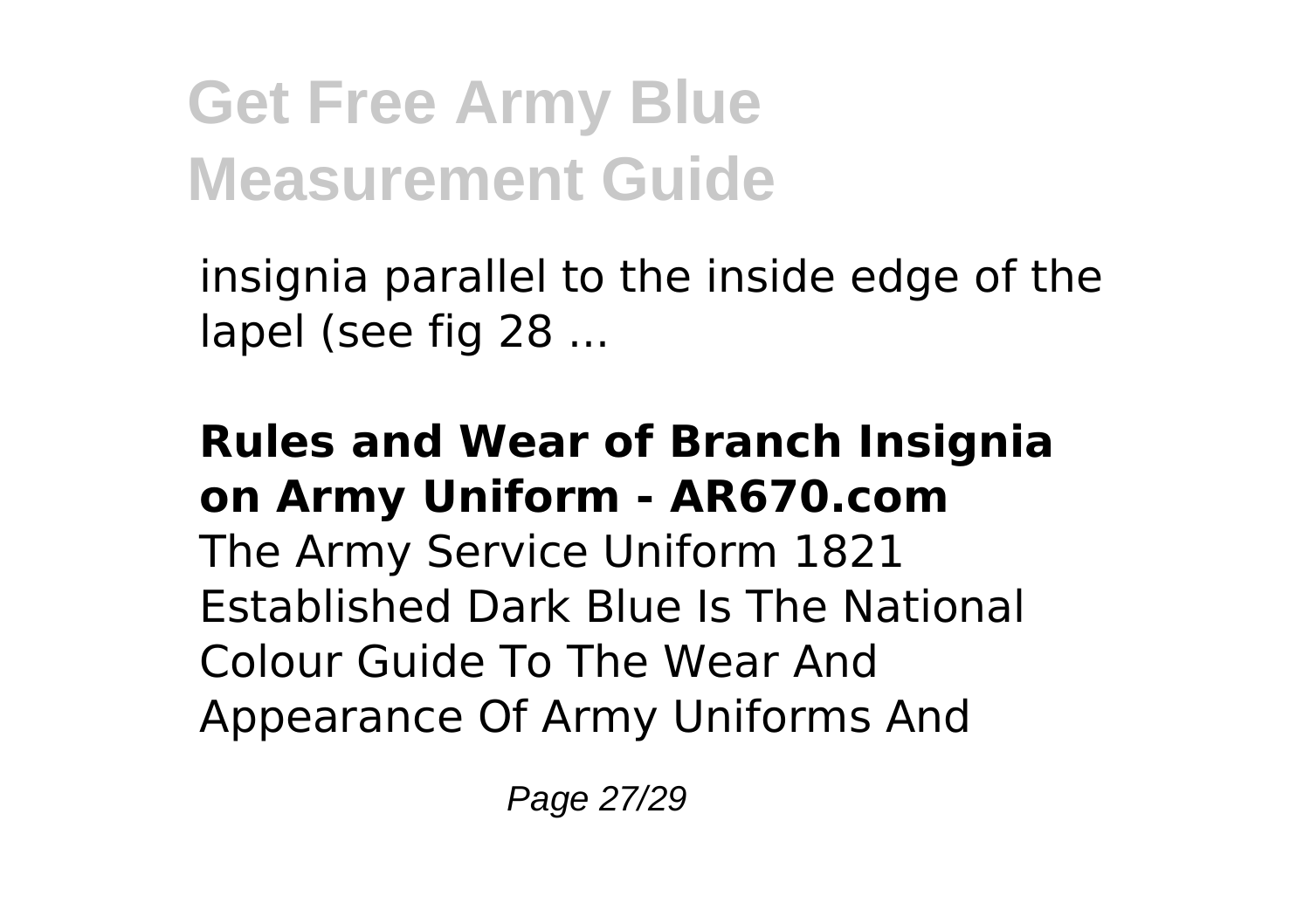Insignia How do you set up the army dress blue uniform - Answers.com. AR 670-1 Wear and Appearance of Army Uniforms That will cover everything from greens, acus, whites, blues, how long side burns should be and what gloves go where and ...